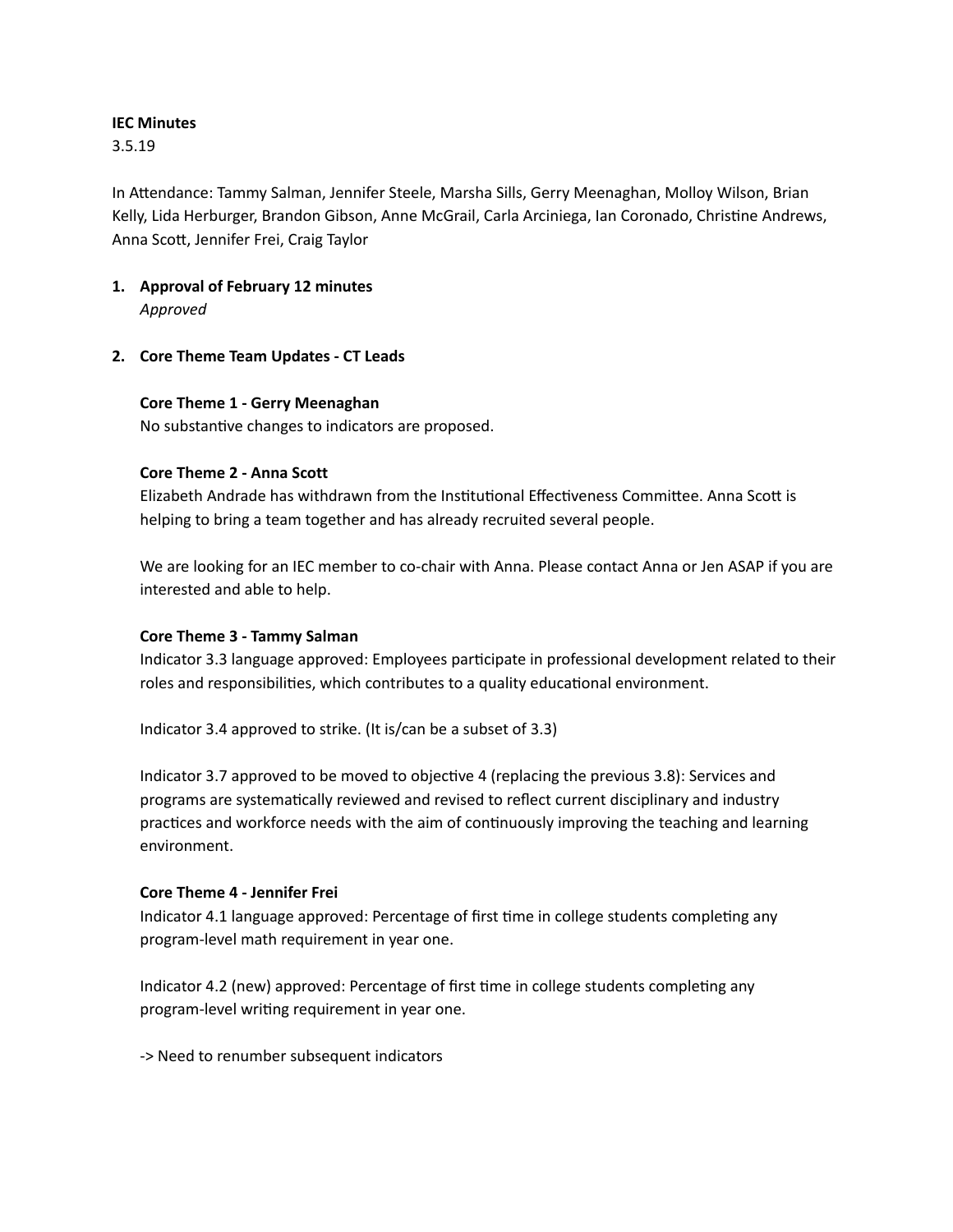Percentage of student who progress to their second term will be used as a supplemental metric for 4.3 (previously 4.2)

Indicator 4.4 (previously 4.3) language approved: Percentage of credit student referred to developmental courses who pass program-level courses within 2 years.

## Discussion:

Changes in placement practices and resources may skew year over year analyses A supplemental metric could be the number of students referred.

Indicator 4.6 (previously 4.5) language approved: Percentage of award-seeking transfer student who transfer to 4-year institutions in 3 years.

## **3. Next steps for Core Theme Teams: Review data and score - report at April 2 meeting**

| <b>Review Process:</b>                                                   |
|--------------------------------------------------------------------------|
| 1. Review IR data. (An IR member will be available at all team meetings) |
| 2. Score each indicator using established criteria and rationale:        |
| 3. For each indicator, establish specific criteria AND rationale for:    |
| 1- Does not meet mission expectation                                     |
| 2- Not quite at mission expectation                                      |
| 3- Meets mission expectation                                             |
| 4- Slightly above mission expectation                                    |
| 5- Exceeds mission expectation                                           |

### **4. IEC Rubric - Anne McGrail**

### [Rubric](https://drive.google.com/open?id=1GF4jhJOq6w9NarfNKFpQEc31Hb0SRHPM0zHz3rd0_Wo) edits

*Approved*

### [Applying](https://drive.google.com/open?id=1hpuBMlgfvG7gO685tao2yaBr8V9r8l2bj_JmdVKImXk) Rubric to Lane

The committee began discussing evidence for the first three dimensions of the rubric, adding notes in the yellow shaded sections.

Committee members are encouraged to review and continue adding thoughts, notes, and references in advance of the next meeting. We will pick up again in April.

## **5. Action Items**

*1) We need an IEC member to co-chair Core Theme 2 (top priority!) Please let me know ASAP if you are willing and able to serve in this capacity.*